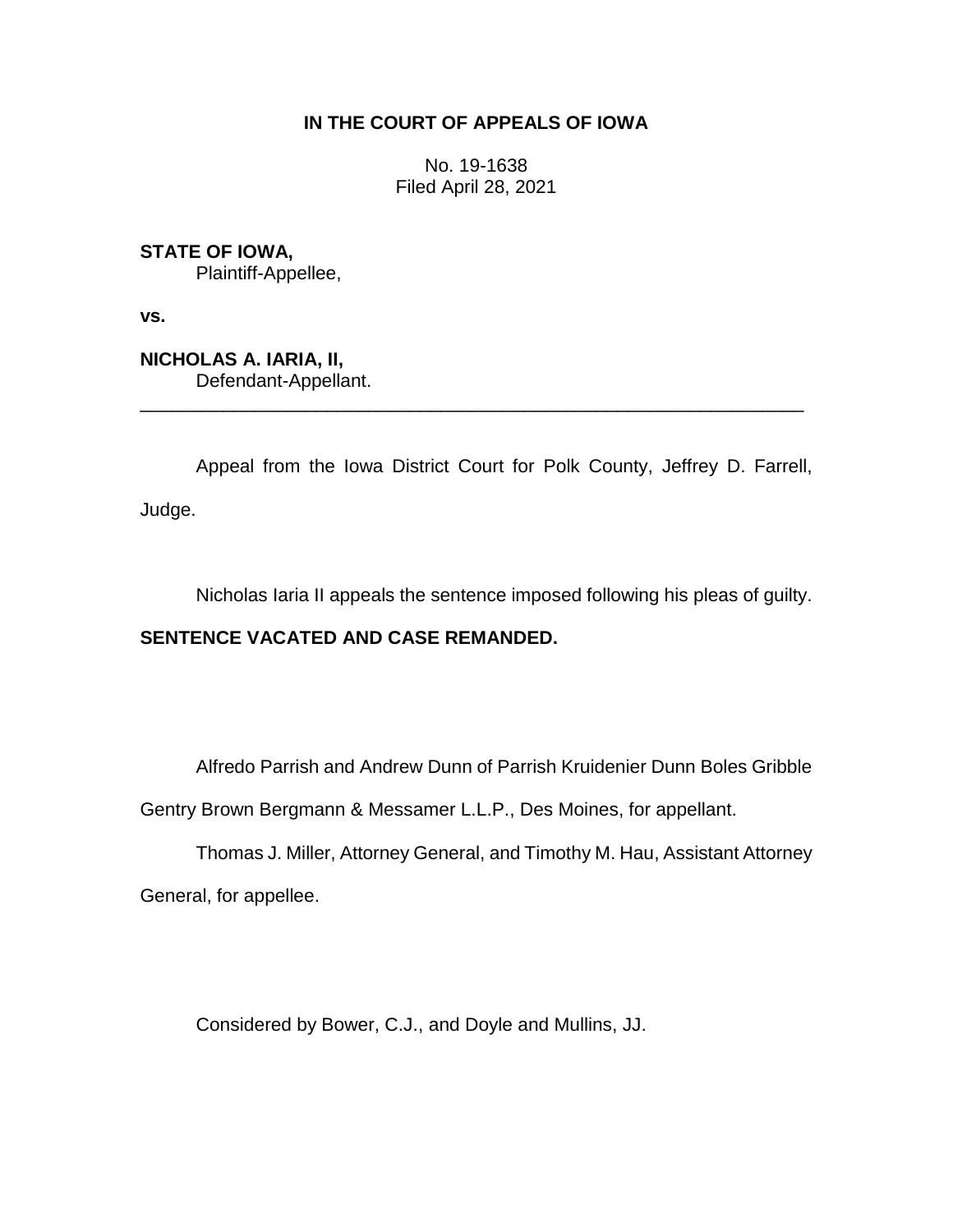## **BOWER, Chief Judge.**

 $\overline{a}$ 

Nicholas Iaria II appeals the sentence imposed following his pleas of guilty<sup>1</sup> to intimidation with a weapon without intent, in violation of Iowa Code section 708.6(2) (2018); going armed with intent, in violation of section 708.8, and reckless use of a firearm causing damage, in violation of section 724.30(3). Iaria contends the court abused its sentencing discretion and imposed consecutive sentences based on the mistaken belief the parties agreed to consecutive sentences.

Because Iaria received a discretionary sentence that was neither mandatory nor agreed to as part of his plea bargain, he has established good cause to appeal.<sup>2</sup> See Iowa Code § 814.6(1)(a)(3) (Supp. 2019) (providing the right to appeal from a conviction entered upon a guilty plea only when the conviction is for a class "A" felony or the defendant establishes good cause); *Damme*, 944 N.W.2d at 105 ("We hold that good cause exists to appeal from a

<sup>1</sup> Iaria entered *Alford* pleas. *See North Carolina v. Alford*, 400 U.W. 25, 37 (1970). "Under this procedure, 'the defendant acknowledges the evidence strongly negates the defendant's claim of innocence and enters [a guilty] plea to avoid a harsher sentence.'" *State v. Knight*, 701 N.W.2d 83, 85 (Iowa 2005) (alteration in original) (citation omitted).

<sup>&</sup>lt;sup>2</sup> Iaria contends his appeal is not subject to the 2019 amendment to Iowa Code section 814.6(1), which—as of July 1, 2019—denies a defendant the right of appeal from a guilty plea, except for a guilty plea to a class "A" felony or in a case where a defendant establishes good cause. Iowa Code § 814.6(1)(a)(3) (2020). Despite the fact that Iaria entered his pleas in June 2019, judgment was not entered until August 30. Therefore, the new statute controls Iaria's right to appeal. *See State v. Boldon*, 954 N.W.2d 62, 68 (Iowa 2021) ("The statutory right of direct appeal is determined by those laws 'in effect at the time the judgment or order appealed from was rendered.'" (citation omitted)); *State v. Damme*, 944 N.W.2d 98, 103 n.1 (Iowa 2020).

Iaria's constitutional challenges to the amendment were not raised below and, therefore, are not preserved for our review. *See State v. Derby*, 800 N.W.2d 52, 60 (Iowa 2011) ("[I]ssues not raised before the district court, including constitutional issues, cannot be raised for the first time on appeal." (citation omitted)).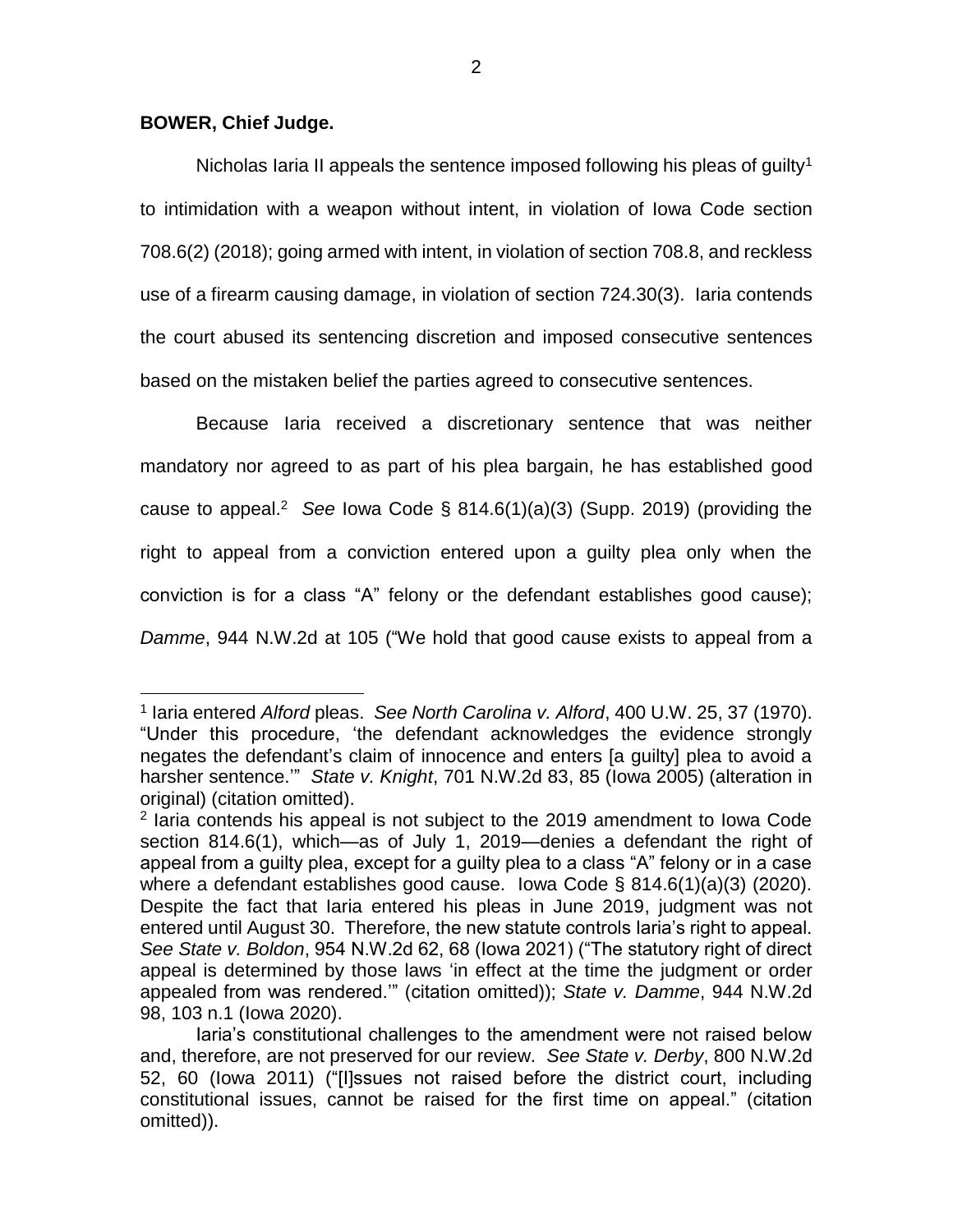conviction following a guilty plea when the defendant challenges his or her sentence rather than the guilty plea."); *see also Boldon*, 954 N.W.2d at 69 (finding "good cause" for an appeal where the defendant does not challenge the guilty plea but "[i]nstead . . . challenges the sentencing hearing and his sentence").

We review sentencing decisions for correction of errors of law. *State v.* 

*Formaro*, 638 N.W.2d 720, 724 (Iowa 2002).

A sentencing court's decision to impose a specific sentence that falls within the statutory limits "is cloaked with a strong presumption in its favor, and will only be overturned for an abuse of discretion or the consideration of inappropriate matters." We afford sentencing judges a significant amount of latitude because of the "discretionary nature of judging and the source of the respect afforded by the appellate process." Nevertheless, "[i]f a court in determining a sentence uses any improper consideration, resentencing of the defendant is required . . . even if it was merely a 'secondary consideration.'"

*Boldon*, 954 N.W.2d at 73 (citations omitted).

Iaria asserts the court improperly employed a fixed policy in rejecting suspended sentences. *See State v. Hildebrand*, 280 N.W.2d 393, 396 (Iowa 1979) ("The court is not permitted to arbitrarily establish a fixed policy to govern every case, as that is the exact antithesis of discretion." (citation omitted)). Iaria maintains the court denied him probation based on a prior sentencing decision, thereby depriving him of an individualized sentencing determination. We believe this is a mischaracterization of the judge's thought process:

All right. So when I consider these decisions—and I will say, this is a challenging decision for a number of reasons. I don't waffle on a lot of cases, I will be honest. Usually the results seem evident to me after I walk my way through the various factors, and it's the way most cases tend to go. This one, there's a lot of balancing to be done on both sides.

. . . .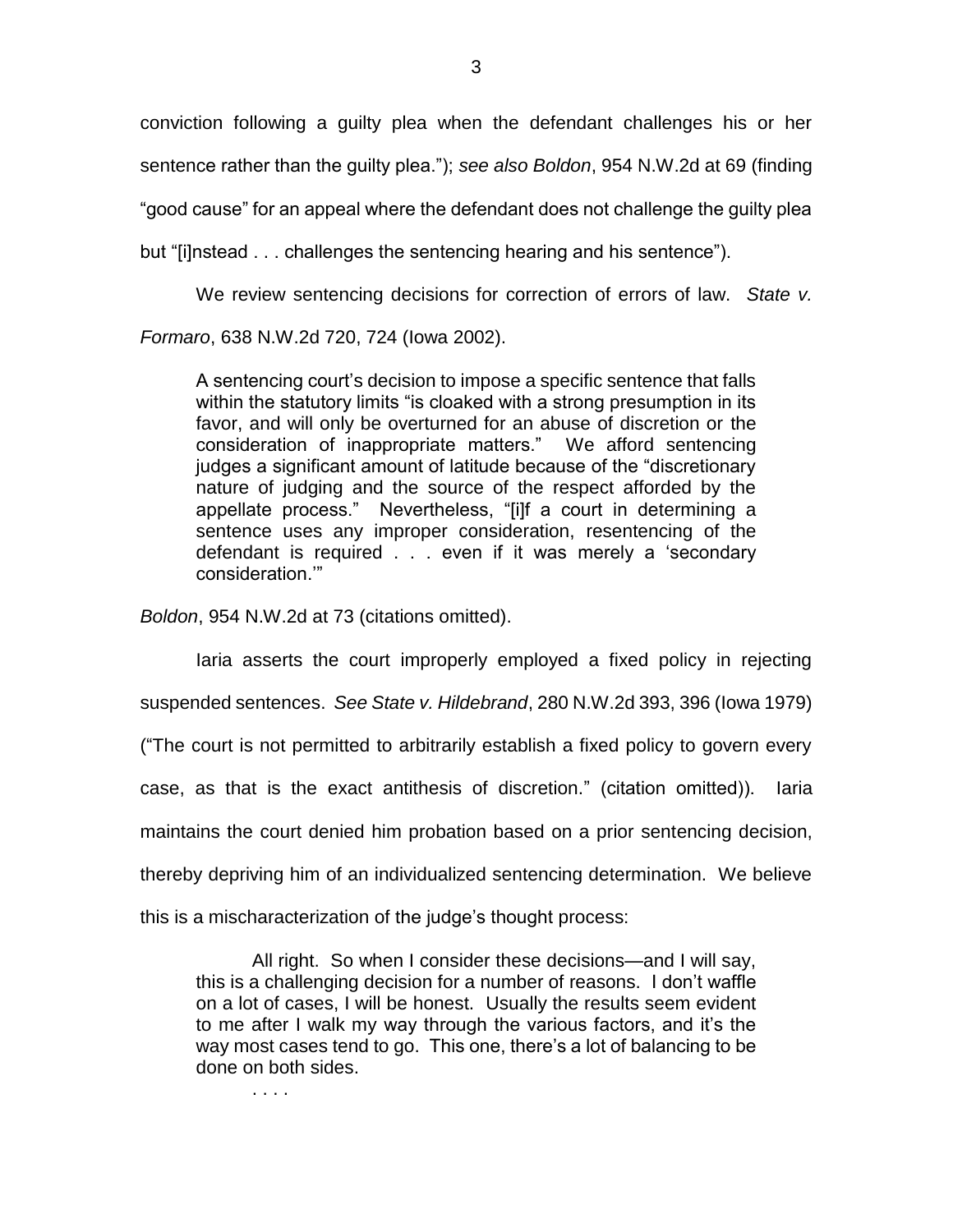. . . [T]his isn't just a case involving, you know, a minor assault or kind of a fistfight that went out of hand at the bar. This was firing a handgun, and the State is exactly right. I mean, someone could have been killed. Any time shots are fired where people are around, someone can get killed. And that is extremely significant and weighs heavily in my view.

I think I have done—I don't know how many of these sentencings I've done in five years. I've been on the criminal docket three of those five years, maybe I have done a thousand sentencings, I don't know. There's only one I have any regret over whatsoever, and that was a case in which involved violence, and there was an issue of violence in the person's past. The State came back and recommended probation because the person had strong family background, had children and a wife, job, all that was in place, seemed like potential for probation. I was a little nervous about it but went along with it, and that person was later killed following a fire fight with the Urbandale Police Department. And later his DNA was discovered at another crime scene.

And, you know, we make the decisions—best decisions we can. But that's one that caused me *to think about and think more deeply about how I handle decisions in these kinds of cases when we have acts of violence*. It's different than drug cases or maybe other—not cases involving nonviolent crimes, but this one is an extremely violent offense.

The emphasized language does not indicate a fixed policy of denying probation in cases involving violence. Rather, the language shows the court's experience impressed upon the court the need for careful consideration of the many relevant factors.

The relevant factors to consider when imposing sentence include the defendant's age, prior criminal record, employment circumstances, mental health and substance abuse history, the nature of the offense, and "other factors as are appropriate." Iowa Code § 907.5(1). Postconviction rehabilitation efforts are included among the "other factors as appropriate." *State v. Hopkins*, 860 N.W.2d 550, 554–55 (Iowa 2015).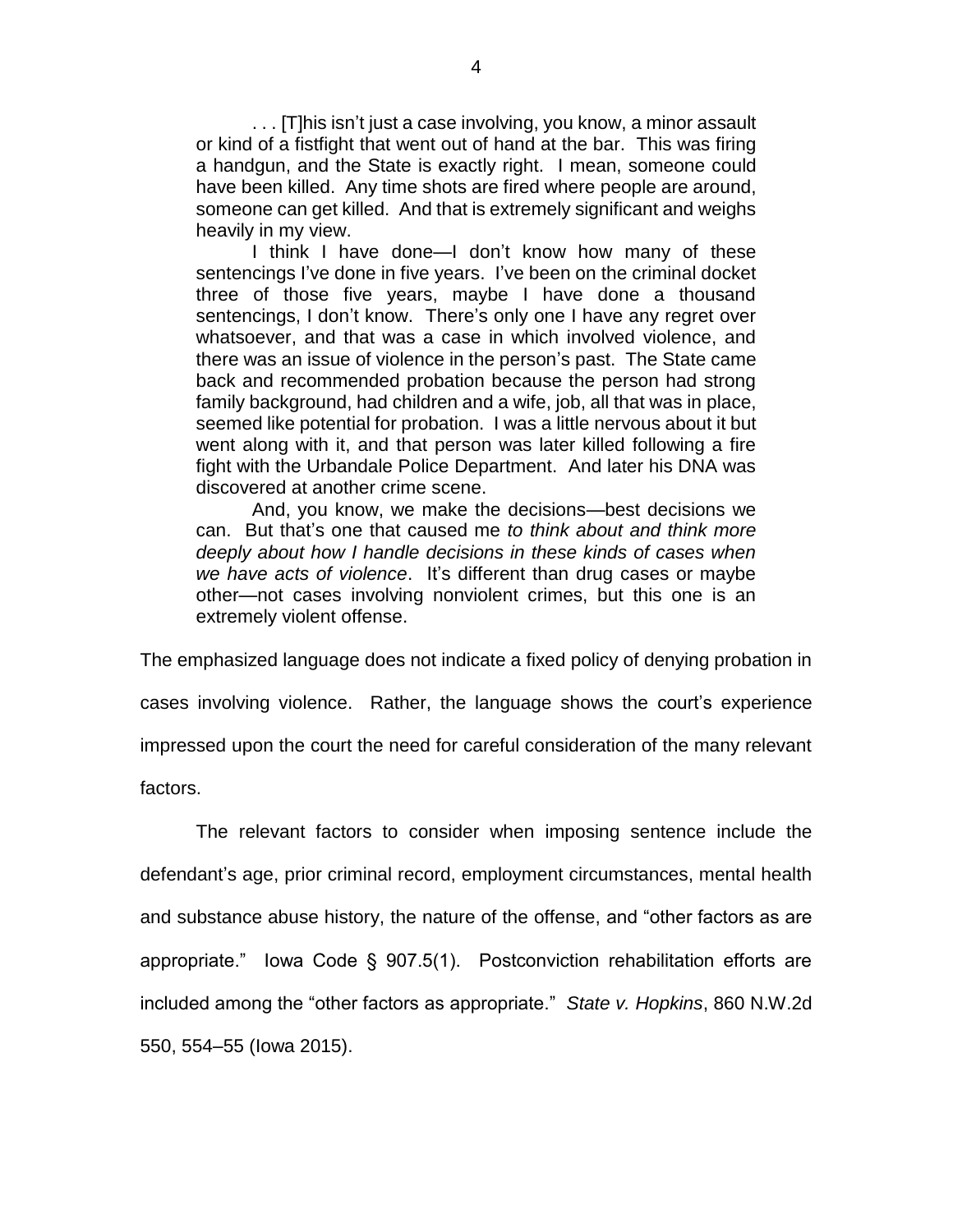Here, the court noted it would consider the victim impact statement. The court considered Iaria's age and his history of prior assaultive behavior. The court stated:

Mr. Iaria, I talked about the dismissals, but now I'm coming back to this assaultive behavior class. You took one of those in 2014. Did that work? Didn't work on this night. And then you have another instance back in 2006 where you had a more minor assault, paid a \$100 fine, but again had to take an assaultive behavior class. Did that work? No, apparently not, because here we are. You're [fortysix] years old and maybe [forty-five] at the time of this offense. And you say you weren't intoxicated, yet you're at the bar and—or the parking lot, and you're carrying a weapon and you're firing shots, and you recognize now that it was wrong. . . . You offer some mitigating factors, but, ultimately, it doesn't really matter when you're firing a weapon at someone when they aren't firing a weapon at you.

I think concerning everything together, considering your rehabilitation and protection of the public, I am going to make the decision to sentence you to prison. And I think that is justified by the circumstances and the fact that you have some experiences with the criminal justice system and you have taken assault classes in the past and you just haven't learned from it. And I think it's important that that lesson be driven home. I might be willing to consider a motion to reconsider after some time has gone by, see how you do incarcerated, but that's going to be the decision of the court.

We find no abuse of discretion in the court's consideration of these factors.

The court sentenced Iaria to an indeterminate term of five years on the first

two offenses and two years on the third offense, for a total of twelve years. The

court stated: "They will be run consecutively for the separate and serious nature of

those offenses and *based upon the agreement of the parties that resulted in the* 

*plea*." <sup>3</sup> The State concedes this is a misstatement of the plea agreement, which

allowed the parties to argue for any legal sentence. The parties' sentencing

 $\overline{a}$ 

 $3$  The court repeated this misstatement of the plea in a later ruling where the court wrote: "The parties agreed that defendant would be sentenced consecutively for twelve years as part of the plea."